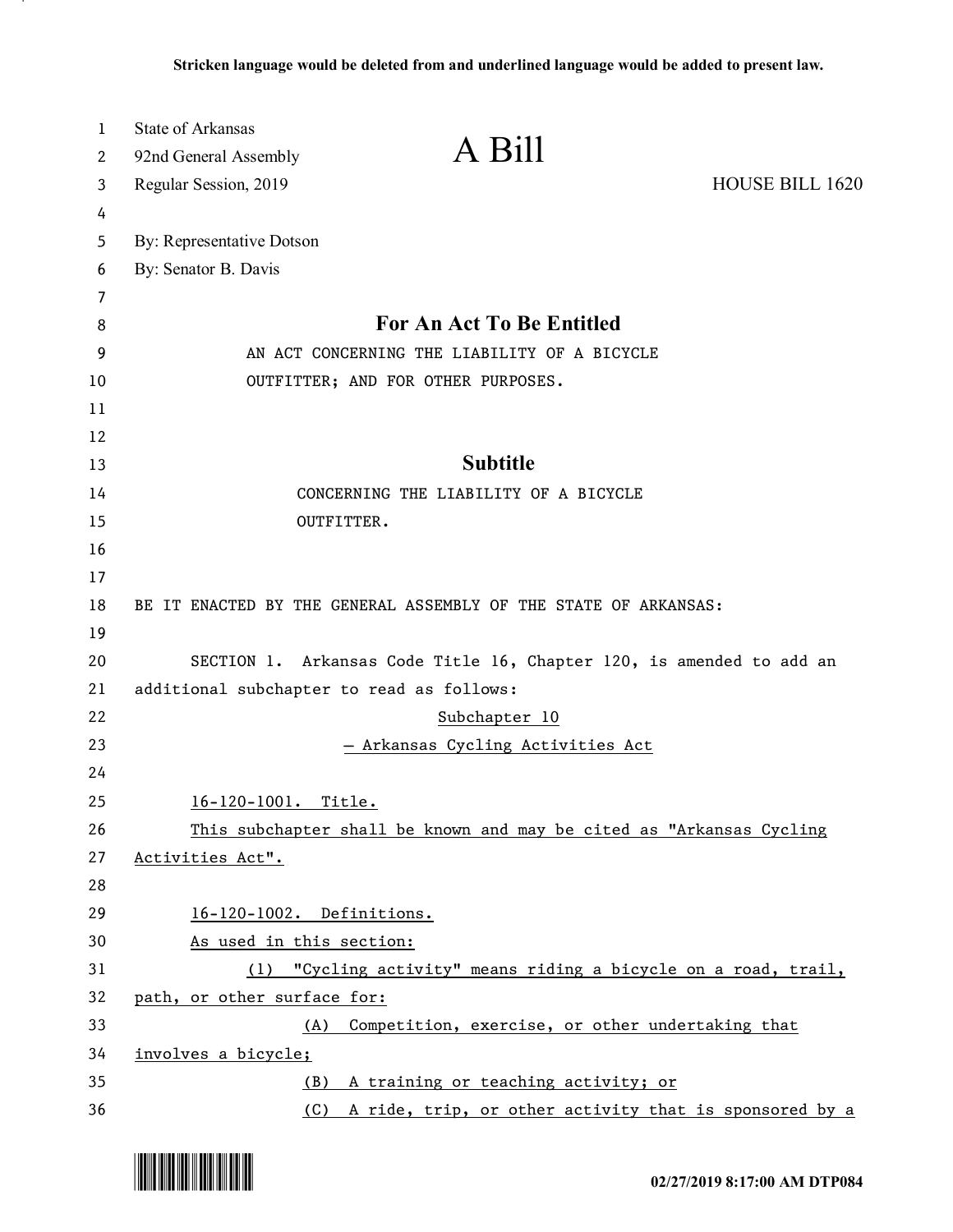| 1  | bicycle outfitter;                                                           |
|----|------------------------------------------------------------------------------|
| 2  | (2) "Inherent risk of a cycling activity" means the dangers or               |
| 3  | conditions that are an integral part of cycling activities on the roads,     |
| 4  | trails, paths, or other surfaces of the state, including without limitation: |
| 5  | Injury or death caused by:<br>(A)                                            |
| 6  | (i) A change or variation in the surface which may                           |
| 7  | cause a participant to lose control, lose his or her balance, or crash the   |
| 8  | bicycle;                                                                     |
| 9  | (ii) A collision with natural or man-made object on                          |
| 10 | or adjacent to the cycling surface, including without limitation a;          |
| 11 | Tree;<br><u>(a)</u>                                                          |
| 12 | (b) Rock; or                                                                 |
| 13 | (c) Tree stump; or                                                           |
| 14 | (iii) A collision with a pedestrian, a vehicle, or                           |
| 15 | another cyclist which may result in injury or death;                         |
| 16 | Weather-related illnesses or conditions, including<br>(B)                    |
| 17 | without limitation:                                                          |
| 18 | Hypothermia;<br>(i)                                                          |
| 19 | Frostbite;<br>(ii)                                                           |
| 20 | (iii) Heat exhaustion;                                                       |
| 21 | Heat stroke; or<br>(iv)                                                      |
| 22 | Dehydration;<br>(v)                                                          |
| 23 | An act of nature, including without limitation:<br>(C)                       |
| 24 | (i) Falling rocks;                                                           |
| 25 | (ii) Inclement weather;                                                      |
| 26 | Thunder and lightning;<br>(iii)                                              |
| 27 | Severe or varied temperatures;<br>(iv)                                       |
| 28 | Winds; or<br>(v)                                                             |
| 29 | (vi)<br>Tornadoes;                                                           |
| 30 | Operator error including equipment failure due to<br>(D)                     |
| 31 | operator error;                                                              |
| 32 | (E)<br>Attack or injury by an animal; or                                     |
| 33 | The aggravation of an injury, illness, or condition<br>(F)                   |
| 34 | because the injury, illness, or condition occurred in a remote place where   |
| 35 | medical facilities are not available;                                        |
| 36 | "bicycle outfitter" means an individual, group, club,<br>(3)                 |

02/27/2019 8:17:00 AM DTP084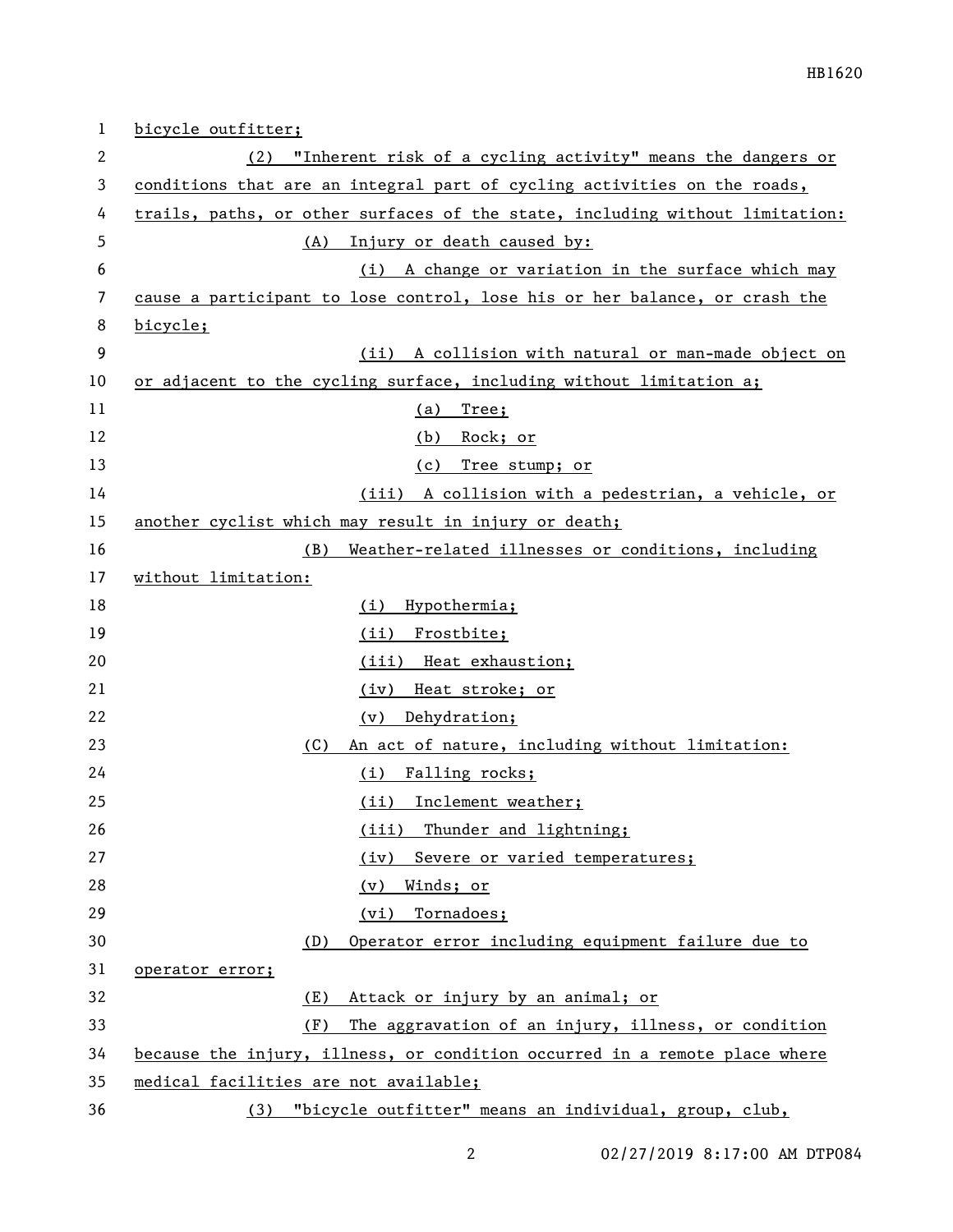| $\mathbf 1$ | partnership, corporation, or business entity, whether or not operating for   |  |
|-------------|------------------------------------------------------------------------------|--|
| 2           | profit, or an employee or organized agent, that sponsors, organizes, rents,  |  |
| 3           | or provides to a participant the use of a bicycle; and                       |  |
| 4           | (4) "Participant" means a person who rents, leases, or uses a                |  |
| 5           | bicycle provided by a bicycle outfitter whether or not a fee is paid.        |  |
| 6           |                                                                              |  |
| 7           | 16-120-1003. Liability of a bicycle outfitter.                               |  |
| 8           | Except as provided in $\S$ 16-120-1004(b):                                   |  |
| 9           | $(1)(A)$ A participant assumes the inherent risk of a cycling                |  |
| 10          | activity by engaging in the cycling activity.                                |  |
| 11          | (B) A participant or a participant's representative shall                    |  |
| 12          | not make a claim against, maintain an action against, or recover from a      |  |
| 13          | bicycle outfitter for the loss or damage or injury to or the death of the    |  |
| 14          | participant resulting from the inherent risk of a cycling activity; and      |  |
| 15          | (2) A bicycle outfitter is not liable for an injury to or the                |  |
| 16          | death of a participant resulting from the inherent risk of a cycling         |  |
| 17          | activity.                                                                    |  |
| 18          |                                                                              |  |
|             |                                                                              |  |
| 19          | 16-120-1004. Exclusions.                                                     |  |
| 20          | This subchapter does not:                                                    |  |
| 21          | (1) Apply to a relationship between an employer and employee                 |  |
| 22          | under the Workers' Compensation Law, § 11-9-101 et seq.; and                 |  |
| 23          | (2) Prevent or limit the liability of a bicycle outfitter or the             |  |
| 24          | bicycle outfitter's agent that:                                              |  |
| 25          | (A) Intentionally injures a participant;                                     |  |
| 26          | Commits an act or omission of gross negligence<br>(B)                        |  |
| 27          | concerning the safety of a participant that proximately causes injury to or  |  |
| 28          | the death of the participant;                                                |  |
| 29          | Provides an unsafe bicycle to a participant and knew<br>(C)                  |  |
| 30          | or should have known that the bicycle was unsafe to the extent that it could |  |
| 31          | cause an injury;                                                             |  |
| 32          | Fails to provide a participant with a bicycle that<br>(D)                    |  |
| 33          | meets the equipment and manufacturing requirements for bicycles adopted by   |  |
| 34          | the United States Consumer Product Safety Commission under 16 C.F.R. Part    |  |
| 35          | 1512 as it existed on January 1, 2017;                                       |  |

3 02/27/2019 8:17:00 AM DTP084